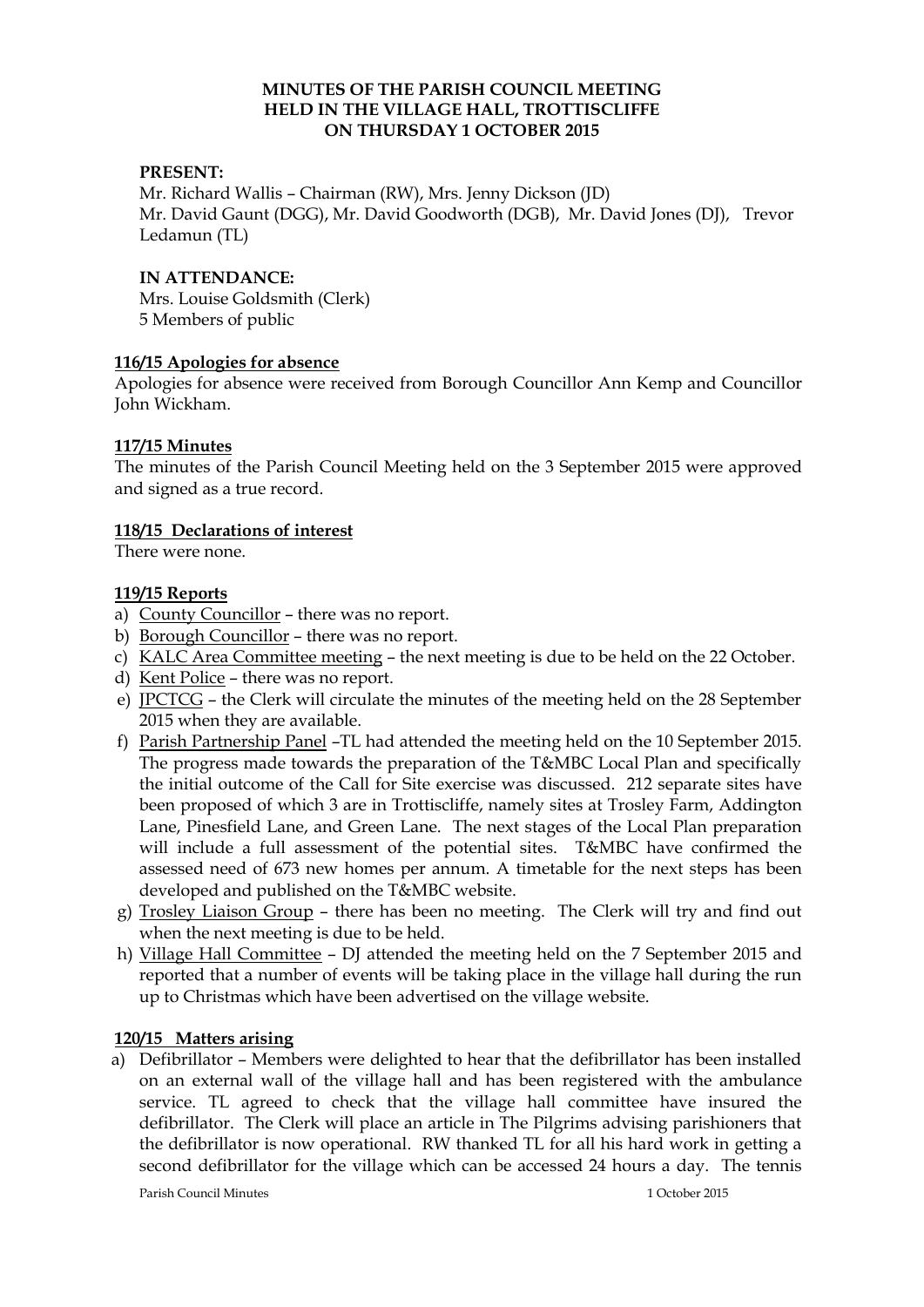club have another defibrillator which is kept in the club house.

- b) Parish Plan Members agreed to set up a working group to begin the process of preparing a Parish Plan. The working group will meet on the 6 October 2015 to discuss the way forward.
- c) Emergency Plan DGB and RW agreed to meet and discuss the programme for preparing an Emergency Plan for the village.
- d) Information Booklet for new residents it was noted that the PCC are producing a booklet of local information. It was agreed to wait and see this booklet before considering any further action.
- e) Broadband The Clerk reported that as part of the KCC 'Make Kent Quicker Campaign' improvements to the speed of broadband in Trottiscliffe were expected later in the year. Members noted that intermediary measures have started.

## **121/15 Finance & Policies**

a) Statement of payments to be made and income received

Bank Account balances as at 1 October 2015

 TPC Nationwide Account £22,104.14 TCC Nationwide Account £17,641.65 National Savings Account: £ 1,662.17

Receipts

 T&MBC 2nd half of Precept - £5,750.00 T&MBC 2nd half of Council Tax Support Grant - £160.00

### **Cheques for signature PCC Account:**

| Supplier                | Description              | Che <u>que</u> | Amount     |
|-------------------------|--------------------------|----------------|------------|
|                         |                          | Number         |            |
| Mrs L S Goldsmith       | (Salary-September)       | 10974          | £ 262.26   |
| <b>HMRC</b>             | (Clerk's Tax)            | 10975          | £ $65.60$  |
| Mrs L S Goldsmith       | (Expenses)               | 10976          | £ 68.57    |
| Richard Abel            | (Grass cutting - August) | 10977          | $£$ 258.00 |
| Mrs L S Goldsmith       | (Reimbursement land      |                |            |
|                         | Search charges)          | 10978          | £122.67    |
| PKF Littlejohn          | (External Audit Fee)     | 10979          | £ 240.00   |
| DJ Adams Electrical Ltd | (Defib installation)     | 10980          | £378.00    |
| Total                   |                          |                | £1,395.10  |

## **Cheques for signature TCC Account:** None to be paid.

The Chairman proposed that the cheques listed above be signed. Agreed.

#### b) Annual Return 2014/15

Members noted the external auditor's report which states that 'on the basis of our review, in our opinion, the information contained in the annual return is in accordance with proper practices and no matters have come to our attention giving cause for concern that relevant legislation and regulatory requirements have not been met'. It was also noted that details of the conclusion of the audit have been placed on the notice boards along with a copy of the relevant sections of the Annual Return. The same pages will also be placed on the website as required by the Transparency Code.

c) 6 month review of expenditure against budget

Members noted a statement that the Clerk had prepared showing the expenditure against the budget for the year to date.

d) Change of Signatories and contact details for Nationwide accounts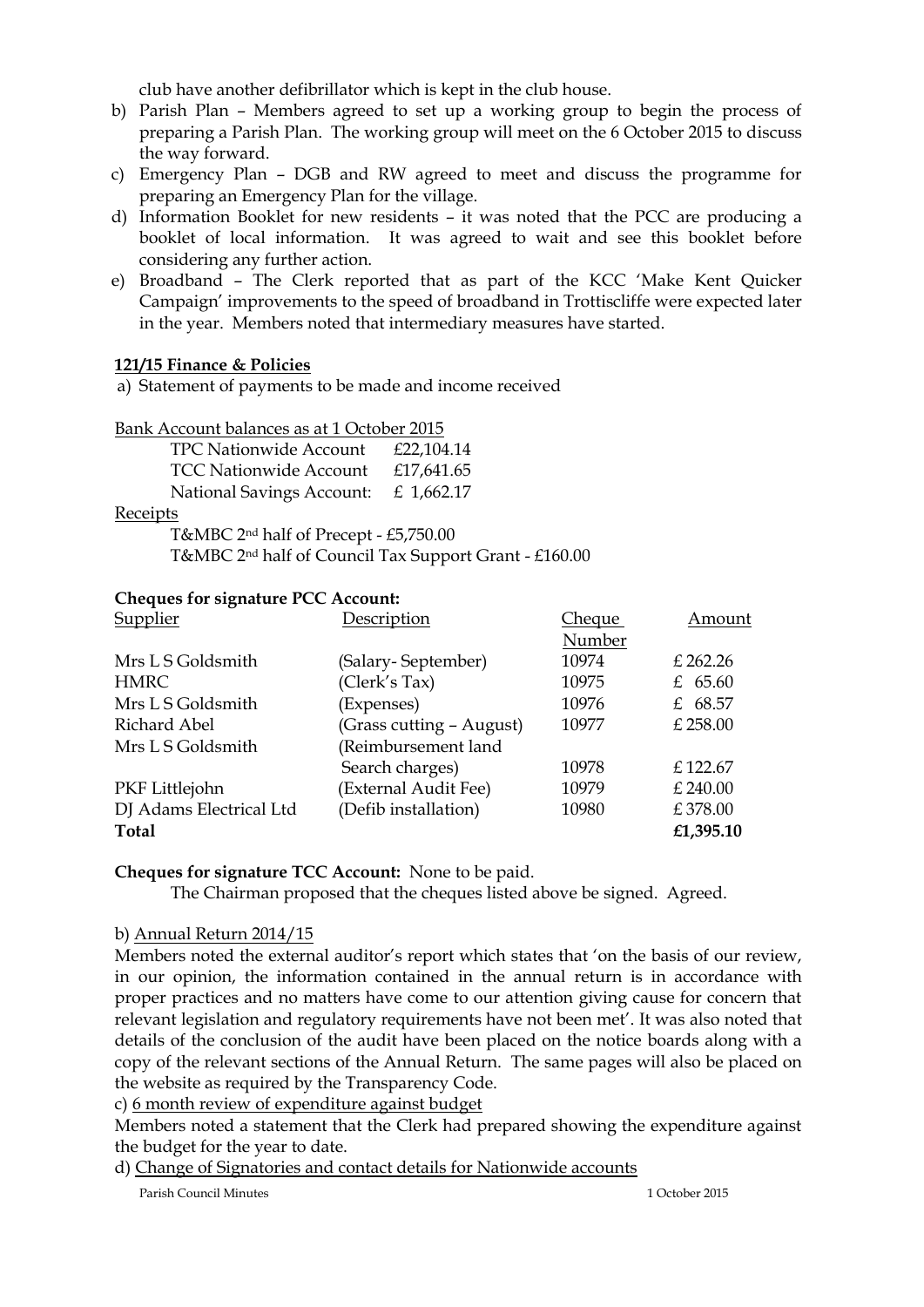The Clerk and the Chairman have arranged to go into the Nationwide branch in West Malling to discuss the account and signatories.

e) Transparency Code/Website and publication of draft minutes

Members noted that the Clerk has placed information on the expenditure of the Parish Council on the website in line with the Transparency Code. A requirement of the Transparency Code is that the Parish Council publishes draft minutes of meetings on the website. Members **resolved** to publish draft minutes of a meeting as soon as is practically possible after the meeting.

# f)Risk Control

Members **resolved** to adopt the risk control procedures prepared by the Clerk. The Clerk will place a copy on the website as required by the Transparency Code.

g) Absence from work, claiming of expenses and grievance and disciplinary

The above policies had been prepared by DJ and circulated prior to the meeting. Members **resolved** to adopt the disciplinary policy and DJ agreed to amend the claiming of expenses and grievance polices having considered the comments from RW. h) Other policies to be prepared

DJ offered to prepare and circulate a media policy and complaints procedure and review of the allotment contracts for consideration and adoption at the next meeting. Members were asked to send any comments to DJ by the 29 October 2015.

# **122/15 Members of public**

Residents in Pinefields explained why they would like the dog waste bin in Pinefields moved. The applicant for the Warrens, TM/15/02749/FL spoke in support of the proposals.

## **123/15 Planning**

a) Applications

1] TM/15/02746 – Robin Hill, Pilgrims Way, Trottiscliffe, ME19 5EW Erection of replacement oak framed pool house. **Resolved:** *No objections* 2] TM/15/02749/FL The Warrens, Pilgrims Way, Trottiscliffe, ME19 5EW Reconstruction, enlargement and improvement of an existing outbuilding used to accommodate tropical birds. **Resolved:** *No objections but require a condition set that the building is not to be used as residential accommodation.*

b) Decisions from T&MBC

1] TM/14/03608/RD - Former Cedar Bungalow Church Lane Trottiscliffe Details of landscaping, and bank details pursuant to conditions 4 and 11 of planning permission TM/14/02117/FL. *Approved*

## c) Other planning matters

1] KCC/TM/0378/2014 – Wrotham Quarry – Members noted that the application was approved by the KCC Planning Applications Committee on the 9 September 2015. The Clerk was asked to contact the applicant and express interest in their offer to engage with the local community and the establishment of a local liaison group to respond positively to reasonable requests for assistance with local projects.

2] Whitaker Cottage – unauthorised use as separate dwelling. Planning Enforcement have written to the owner of Whitakers but have not received a response. Members noted that enforcement are considering issuing a Planning Contravention Notice to ascertain if the building is being used as a separate dwelling.

3] Darren's Meadow Green Lane - unauthorised works. Planning Enforcement have visited the site but no one was available at the time. It seems the new shed/stable building may require planning permission. Enforcement have written to the owners requesting a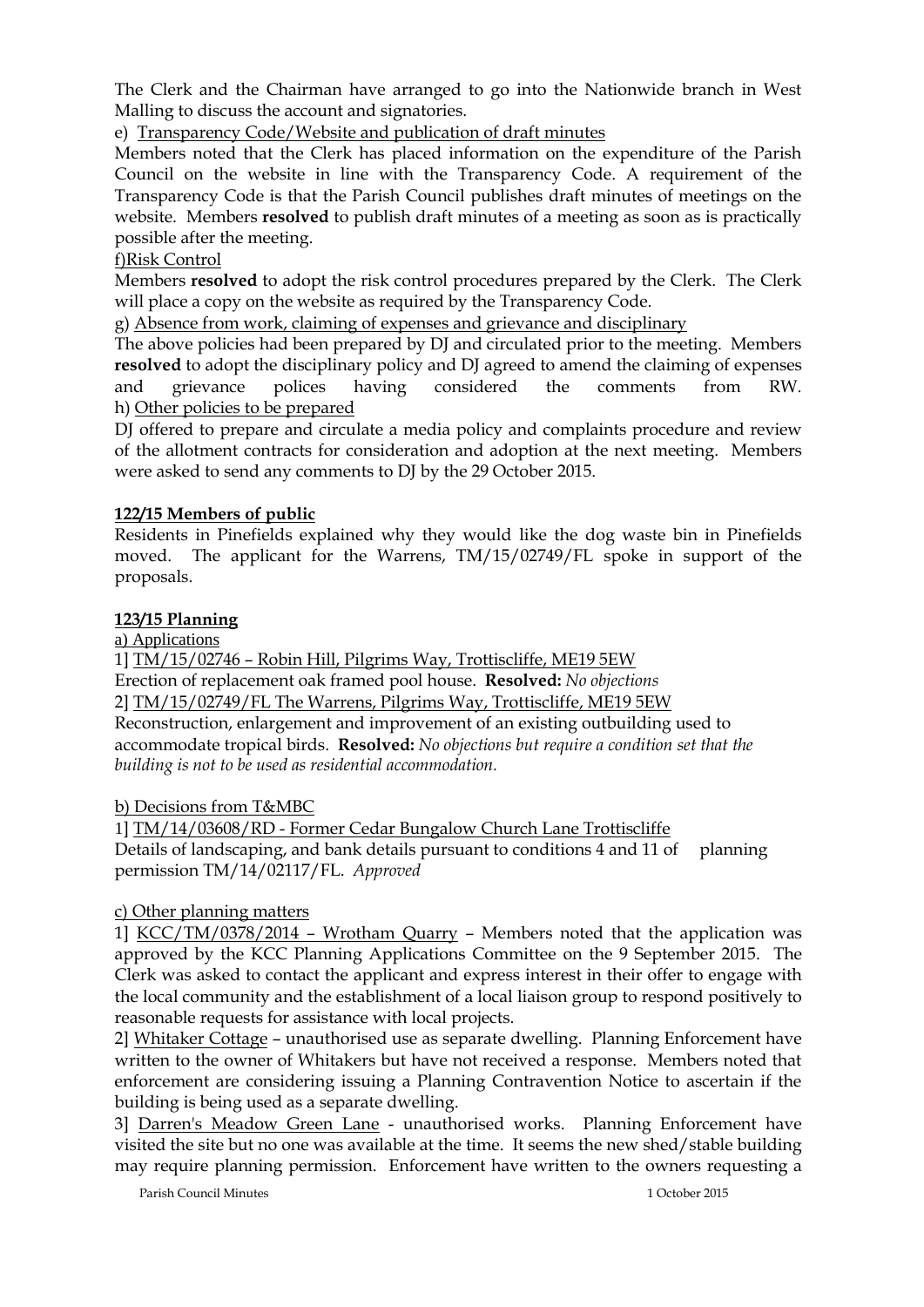site meeting.

4] The Warrens, Pilgrims Way – erection of a replacement building. Retrospective application considered above.

5] TM/14/02568/OA – Copper Beech, Pinesfield Lane, Trottiscliffe. – Members noted that an appeal has been lodged against a refusal for an outline application of a detached dwelling house

# **124/15 Highways, Footways and Footpaths**

1] Request to relocate the village sign from the duck pond - Following some investigations by the Clerk Members agreed that a decision about whether the sign should be moved was outside the remit of the Parish Council. However, Members requested that it is recorded that should the owner of the sign wish to donate it to the Parish Council as a village asset that this would be acceptable.

2] Request from school governors to have a directional road sign for the school on The Street/corner of Church Lane – Members noted that the school governors are trying to secure funding for a directional road sign at this location so that non-residents are aware of where the school is located. The Clerk was asked to report that the hazard warning sign on School Lane needs repairing.

3] Resurfacing of the footpath in Church Lane – Members noted that there will be a road closure in Church Lane from the 26 October 2015 for up to 12 days so that KCC can reinstate the footpath. There will be no access for through traffic between the junctions with School Lane and Pinefield Lane.

4] Traffic mounting the pavement on Taylor's Lane - The Clerk has written to the Safety Critical Team at KCC about the problem

5] Traffic Survey, Taylors Lane/Vigo Hill – Members noted that the traffic survey had taken place between the 8 and 16 September. The Clerk will find out what the next steps will be.

6] Vigo Road – Members noted that Vigo Road will be closed at the junction with Platt House Lane from the 26 October 2015 for up to 12 days.

7] Parish & Town Seminar – TL agreed to attend this KCC Highways seminar which is due to be held on the 29 October 2015.

8] Faults – TL had reported the following faults:

i) 171775 – Addington Lane, just outside the village gateway, utilities back-fill is subsiding.

ii) 171776 – School Lane, deep pothole by the start of the cottages

iii) 171781 – Taylors Lane/School Lane, deep pothole in front of Forge Cottage.

# **125/15 Open Spaces, Recreation Ground and Allotments**

1] RoSPA inspection of the playground

JW will prepare a programme of remedial works for consideration at the next meeting. It was noted that Mr. Mike Merryfield-Day had fixed the loose metal strip to the bottom of the slide.

2] Allotments and contracts

The contractual arrangements for the allotments will be reviewed at the next meeting. Members reviewed the title register for the allotments. The ownership of the boundaries is still unclear. The Clerk will carry out some more investigations.

## **126/15 Correspondence**

# a) For Information

1] Area 2 Planning Committee – 11 November 2015

- 2] Joint Transportation Board 28 September 2015
- 3] Parish Partnership Panel 19 November 2015
- Parish Council Minutes 1 October 2015 4] Joint Standards Committee – 12 October 2015 – now cancelled